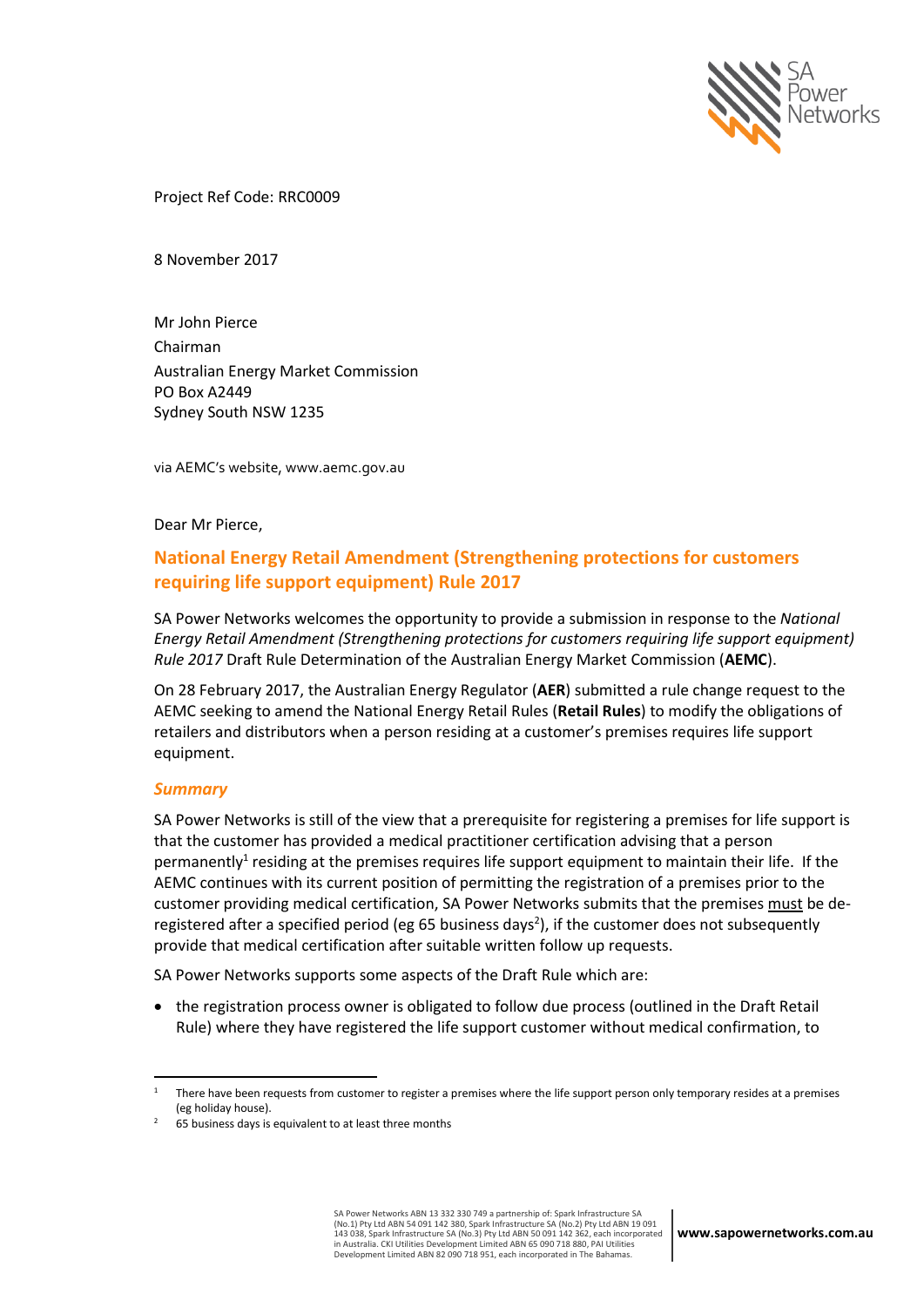provide the customer with a medical certification form for completion by a medical practitioner and to give customers several reminders prior to deregistering the premises; and

• to deregister the premises by either the customer's retailer or distributor where they have received a written request or written confirmation that a person requiring life support equipment no longer resides at the premises.

SA Power Networks does not support:

- the use of days (calendar days) to complete obligations under the rules, as it is difficult and expensive to build business processes around calendar days. Most other obligations in the National Energy Retail Rules specify business days. Consequently, the obligations to provide information to customers and for customers to provide a medical confirmation should be specified in business days; nor
- allowing the registration process owner any discretion not to deregister a premises for life support equipment, where the customer has not provided medical certification, after a specified period, where the registration process owner follows due process for that deregistration. In these circumstances, deregistration must be mandatory to ensure that only premises where a bona fide life support person resides remain registered.

SA Power Networks supports the Energy Networks Australia (**ENA**) submission on this Draft Rule Determination.

## *Reason for Retail Rule change*

The AEMC stated that its proposed rule changes $3$  aim to:

- *enable a customer to receive the protections of the life support rules from the time they inform their retailer or distributor until they are deregistered, either because they:* 
	- *do not provide medical confirmation within a prescribed time; or*
	- *inform the retailer or distributor that life support equipment is no longer required.<sup>23</sup>*
- *require the registration process owner (the retailer or distributor contacted by the customer) to:* 
	- *notify customers of their rights and obligations under the life support rules*
	- *follow a prescribed process for obtaining confirmation of a customer's eligibility to be on the life support register*
	- *follow a prescribed process if the registration process owner chooses to remove a customer from the register.*

Further, the AEMC advises that the draft rule will "*…improve the accuracy of the life support registers*<sup>4</sup> ."

### *Accuracy of the life support register*

 $\overline{a}$ 

The main causes of the current inaccuracy of the life support register in South Australia is because some retailers:



<sup>3</sup> AEMC 2017, Strengthening protection for customers requiring life support equipment, Rule Determination, 26 September 2017, Sydney Section 1.4 pgs 6 & 7.

AEMC 2017, Strengthening protection for customers requiring life support equipment, Rule Determination, 26 September 2017, Sydney Summary pg 1.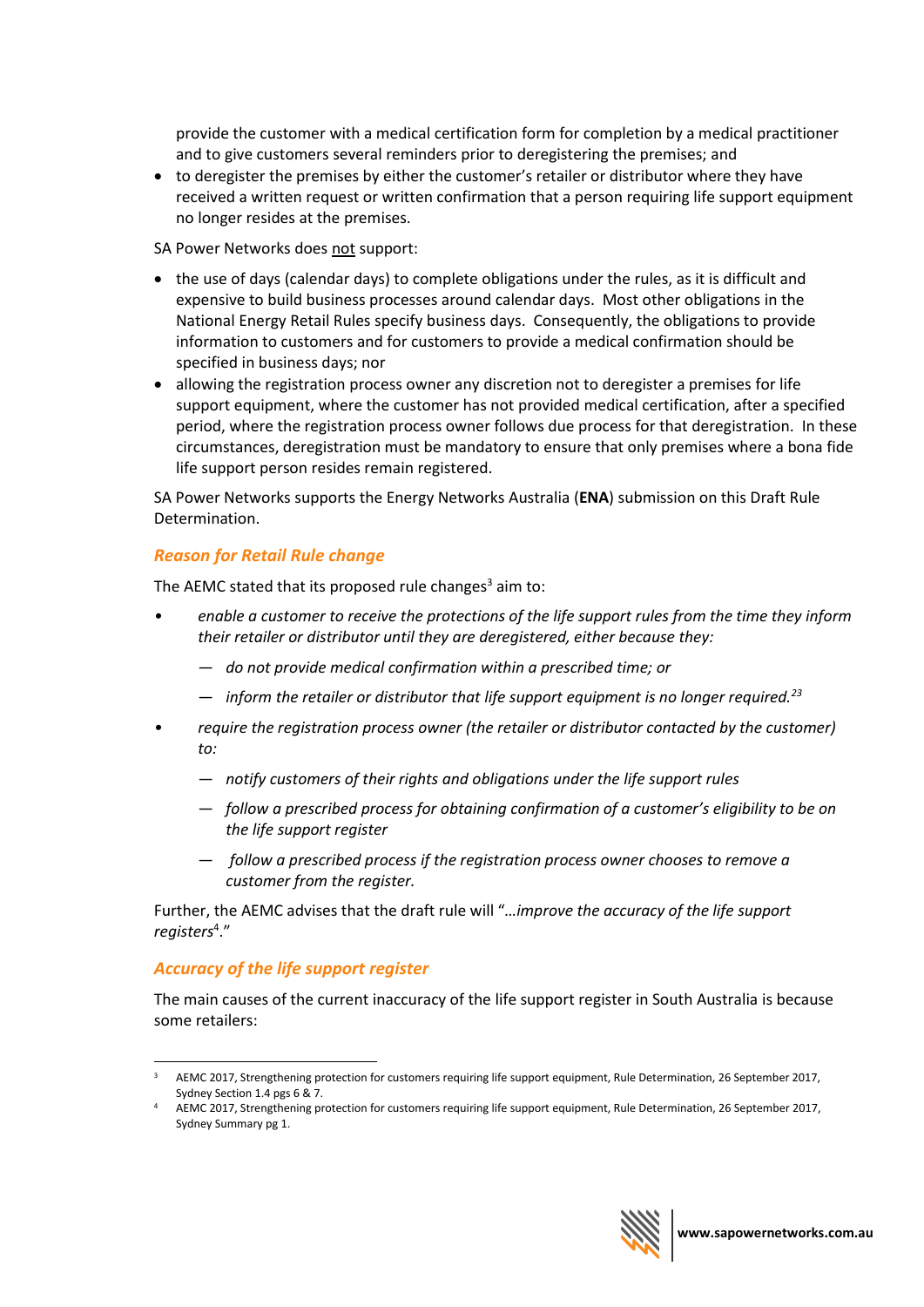- register a premises for life support without first receiving written medical certification that a person residing at the premises requires life support equipment;
- do not follow up the customer to seek and obtain medical certification;
- do not deregister premises when requested by the customer, even when advised in writing that a person requiring life support equipment no longer resides at the premises;
- do not deregister premises in fear of being 'fined' by the AER for incorrectly deregistering premises, despite not receiving medical certification as to the veracity of the requirement for life support equipment; and
- register premises for life support where the customer has not requested the registration.

In addition, retailers do not deregister premises where advised by SA Power Networks that we have received written advice from the customer that a person requiring life support equipment no longer resides at the premises.

The above practices have led to a significant increase in the number of customers registered (2,000 registered as at February 2012 compared with 7,000 currently registered). SA Power Networks writes annually to life support customers in preparation for the fire danger season to ensure customers have a backup plan to ensure their safety in the event of an unplanned outage or emergency disconnection.

As part of this annual exercise, we request that customers update their details (eg contact information, life support equipment etc). With our most recent annual mail out, 78% of life support customers responded, with 22% of those responses advising that the premises should be deregistered as there was no longer a person residing at the premises who required life support equipment to maintain their life. Some of the responses received advised that they had previously requested removal from the life support register.

The veracity of the life support register is now questionable. We have been advised by many customers that they are registered because they:

- "need to charge their mobile phone";
- "need their fridge and TV to work"; and
- "were registered for a medi-alert device", a device used to call for assistance if an emergency occurs.

The equipment listed above is either for comfort or just in case something happens, it is not required to maintain a person's life.

The mandatory requirement of the current Retail Rules is that for a premises to be registered for life support, a customer must provide written medical certification that a person residing at the premises requires life support equipment to maintain their life. The requirement to provide medical certification must be retained in the amended Retail Rules, as this will significantly improve the accuracy of the life support register. In addition, it must be mandatory to remove a premises where a customer requests such removal.

SA Power Networks considers that it must be mandatory to deregister a customer's premises where a customer:

• does not provide, within the specified time frame, after repeated reminders, written medical confirmation that a person residing at the premises requires life support equipment to sustain their life; and